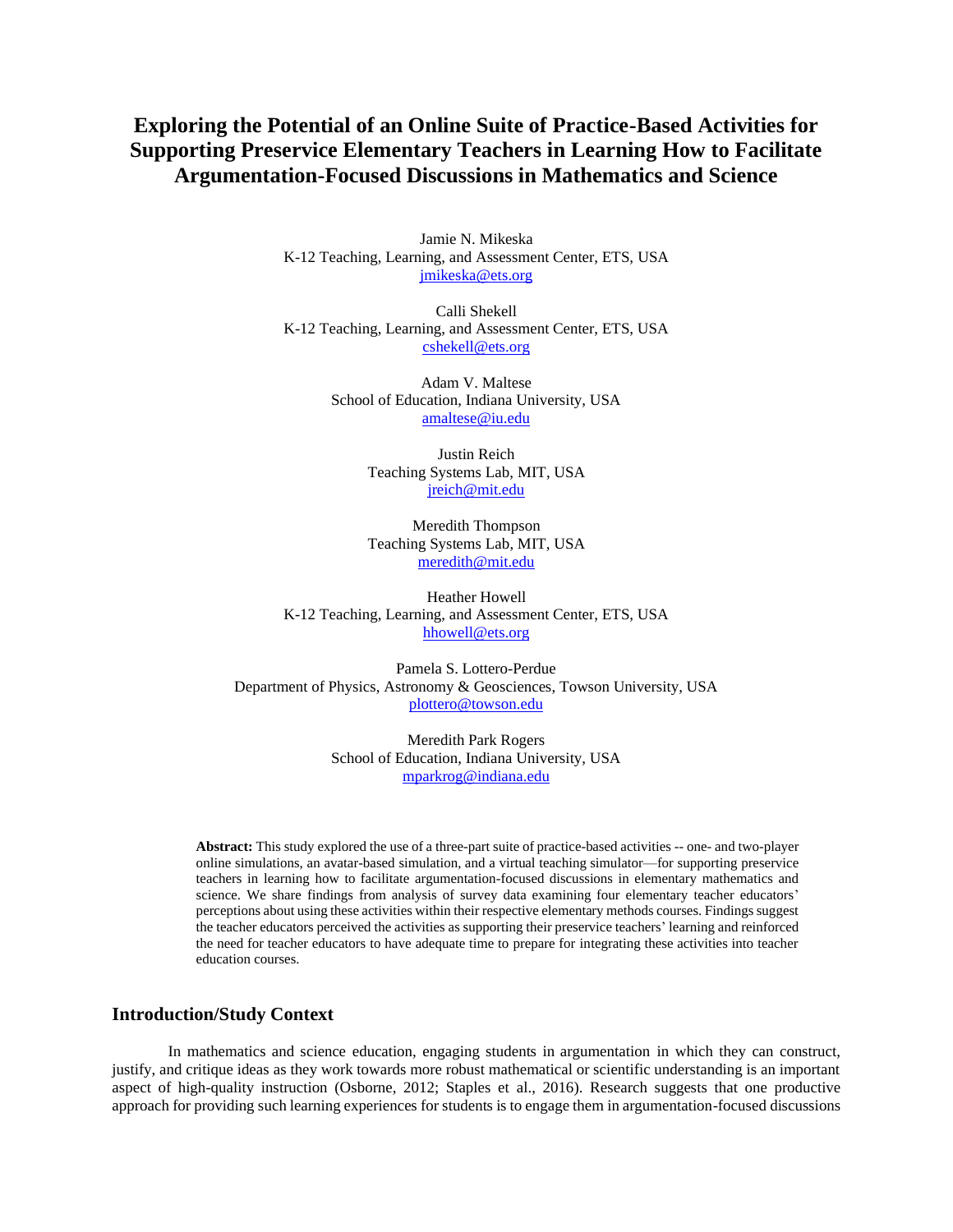(Chinn & Osborne, 2010; Makar et al., 2015). Yet, learning how to facilitate such discussions requires scaffolded and targeted learning opportunities to build teachers' knowledge, skills, and abilities. In this study, we explored the use of a novel and innovative technology-based system for supporting preservice teachers (PSTs) in learning how to facilitate argumentation-focused discussions in elementary mathematics and science. This system included an online suite (what we refer to as the online practice suite or OPS) of practice-based activities that was piloted within elementary mathematics and science methods courses. These activities included one- and two-player online simulations, an avatarbased simulation, and a virtual teaching simulator where PSTs could practice the skills required to facilitate argumentation-focused discussions. In this manuscript, we describe the design of the OPS activities and explain how they were constructed to scaffold PSTs' learning of this ambitious teaching practice. We also share findings from our analysis of survey data collected during our elementary pilot to address the following research questions (RQs):

- RQ1: What are teacher educators' (TEs') perceptions regarding what the PSTs learned from engaging in the OPS activities?
- RQ2: What are TEs' perceptions about the usefulness of and impediments to integrating OPS activities into teacher education courses?

### **Framework**

This research study is grounded in a theory of practice-based teacher education, which posits that teacher learning occurs through opportunities for teachers to consider, engage in, and reflect on the practice-based work of teaching (Grossman, Hammernesset al., 2009; Grossman, 2018). Central to this theoretical framing is the idea that PSTs' learning should be linked directly to classroom practice (Forzani, 2014) as they learn to engage in the interactive work of teaching within specific content areas (Ball & Forzani, 2009). Within teacher education programs, Grossman, Hammerness, et al. (2009) advocated that TEs use various pedagogies of practice, such as representations of practice, decompositions of practice, and approximations of practice, to support PSTs' development (Francis et al., 2017). Examples of these pedagogies include, respectively, having PSTs: analyze students' written work or written cases of instructional situations, identify the critical components of a teaching practice through observing videos of instruction, and conduct clinical interviews with individual students to elicit their thinking or practice facilitating a discussion with small groups of students in a virtual classroom. Of note, Grossman, Compton, et al. (2009) also illustrate approximations as falling along a continuum of authenticity, with approximations that focus on fewer facets of practice on one end and approximations that occur in real time with multiple complex demands to manage falling on the other (p. 2079). This suggests a natural scaffolding that we have capitalized on in the OPS project where PSTs undertake a series of online teaching simulations linked with respect to content but progressively building in terms of complexity and authenticity. Organizing PSTs' learning around such opportunities provides a way for them to develop the knowledge, skills, and dispositions they need to become successful practitioners in their own classrooms; providing such opportunities within teacher education also requires TEs to make important conceptual and practical changes in the pedagogies used to support this work (DeGraff et al., 2015; Kavanagh et al., 2020; McDonald et al., 2013; Peercy & Troyan, 2017; Tyminski et al., 2014). One of these pedagogies – approximations of practice – is the primary focus of this study, as each of the OPS activities is designed to engage PSTs in an approximation of some component of the work of teaching.

# **Literature Review**

In teacher education, peer rehearsals are one commonly used approach to engage PSTs in approximations of practice where PSTs practice teaching a lesson or part of a lesson to each other – one PST acts as the teacher while the other PSTs act as K-12 students. Such rehearsals have been shown to develop PSTs' instructional practice, knowledge, and dispositions (Anthony et al., 2015; Benedict-Chambers et al., 2020; Ghousseini, 2017). More recently, technological advances have led to other possibilities – most notably the development and use of digitally simulated teaching experiences (Mikeska et al., 2021). These types of digital simulations can involve PSTs in providing written or oral responses to problems of teaching practice or interacting with human-in-the-loop digital simulations where one or more live actors play the role of digital avatars in real time, although the live actor's identity is hidden from the PST. In many ways digital simulations mirror rehearsals and role playing; digital interfaces can allow PSTs to role play with one another anonymously, and that anonymity may support PSTs in engaging more deeply as it may feel more as though they are interacting with students (Straub, 2018). Another difference is that because the identity is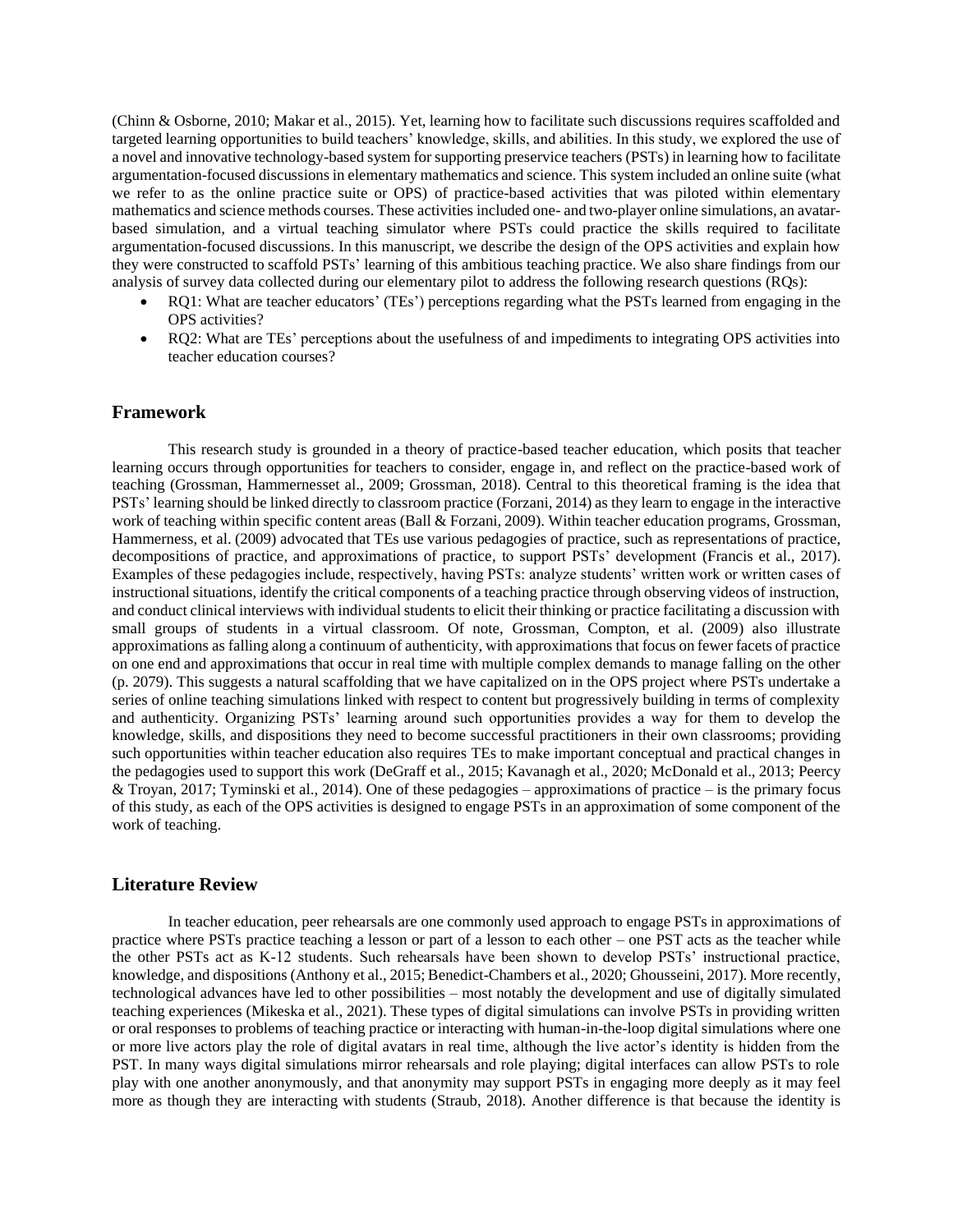concealed, it is possible to engineer the experience such that a trained actor can participate, which can make it easier to control the way that the interaction unfolds. And finally, interaction via a digital interface facilitates the generation of artifacts such as video or transcript records that provide a natural basis for reflection and follow up.

Digital simulations have been touted for their ability to provide teachers with a risk-free environment where they can practice the complex work of teaching, learn from their mistakes, and target specific teaching skills (Billingsley et al., 2019; Dieker et al., 2014). Others have advocated for the use of digital simulated teaching experiences due to the flexibility of customizing the PSTs' learning opportunities and standardizing such experiences (Howell & Mikeska, 2021). The design and use of digital simulations have spanned content areas, teacher populations, grade levels, and purposes, although integrating the use of digital simulations into mathematics and science teacher education is a more recent trend in the field (Mikeska et al., 2021). This gap suggests there is a need to better understand the potential affordances and challenges TEs experience when using such tools in teacher education settings within the content areas. Our study addresses this gap by examining how an OPScomprised of multiple online teaching simulations can be used to help PSTs learn how to engage in one core teaching practice -- facilitating argumentation-focused discussions.

Student learning standards in the United States emphasize the importance of ensuring that students engage in argumentation to develop their conceptual understanding of mathematics and science concepts (National Governors Association, 2010; NGSS Lead States, 2013). In both content areas, successful engagement in argumentation requires that students have opportunities to share and defend their ideas, offer counter arguments and rebuttals, critique each other's ideas, and build towards consensus as ideas are refined and revised (Colley & Windschitl, 2016; Staples et al., 2016). Research has shown that students can learn how to engage in productive argumentation when they have opportunities to engage in discussions (Staples & Newton, 2016; Walshaw & Anthony, 2008). Being able to facilitate productive discussions has been nominated as one of the core teaching practices essential for teachers to learn how to do well (Grossman, 2018), although research has suggested that teachers need support in learning how to engage in this core teaching practice (Davis et al., 2019; Kosko et al., 2014).

# **Methodology Sample**

Participants in this study included four TEs across three public institutions of higher education (see Table 1). At the start of the study, all TEs indicated that PSTs enrolled in their methods courses had rarely or never studied the importance of discussion prior to the course in which the OPS was being implemented. Three TEs reported that they often focused on teaching PSTs about facilitating discussions in their methods course prior to their participation in this study.

| TE ID            | <b>TE Role</b> | Identified<br>Race               | University<br>Setting | Content<br>Focus | Number of<br>Years<br>Teaching<br><b>PSTs</b> | Experience<br>Using<br>Simulated<br><b>Classrooms</b> | Highest<br>Degree<br>Obtained |
|------------------|----------------|----------------------------------|-----------------------|------------------|-----------------------------------------------|-------------------------------------------------------|-------------------------------|
| TE <sub>01</sub> | Professor      | White                            | Suburban              | Science          | $>10$ years                                   | Often                                                 | Doctoral<br>degree            |
| TE <sub>02</sub> | Professor      | White                            | Urban                 | Science          | $>10$ years                                   | Rarely                                                | Doctoral<br>degree            |
| TE <sub>03</sub> | Lecturer       | White and<br>African<br>American | Suburban              | Math             | $>10$ years                                   | Never                                                 | Master's<br>degree            |
| TE <sub>04</sub> | Professor      | White                            | Urban                 | Math             | $4-10$ years                                  | Never                                                 | Doctoral<br>degree            |

**Table 1.** Demographics and Prior Experiences Among Teacher Educator Participants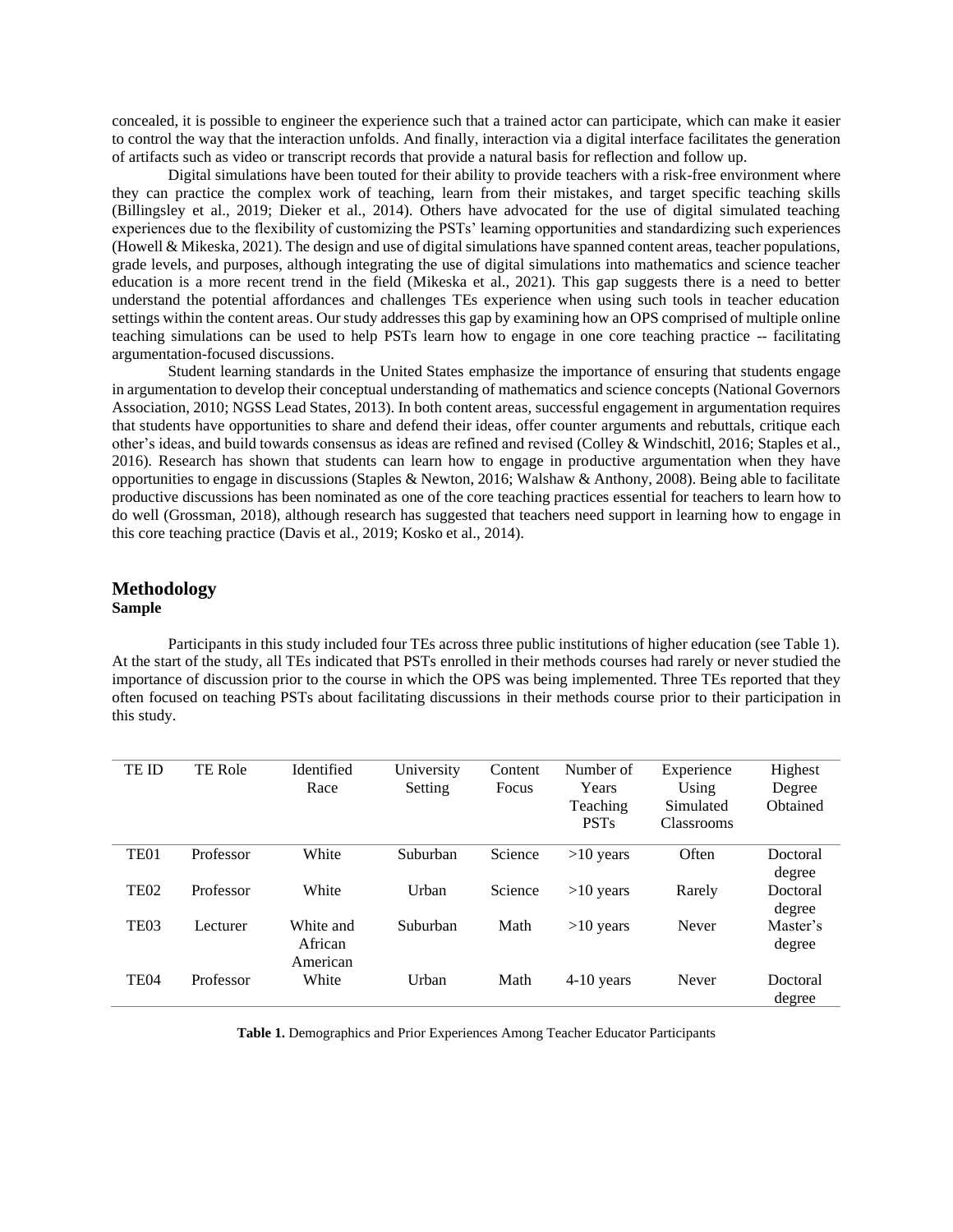### **Description of the OPS Activities**

Our team created two versions of the OPS – one for elementary mathematics and the other for elementary science. Each OPS is comprised of three practice-based activities: (1) one and two-player online simulations called "focused practice spaces", (2) an avatar-based simulation, and (3) a virtual teaching simulator. All OPS activities are aligned with respect to two criteria. First, all activities are focused on supporting PSTs in learning how to engage in one core teaching practice -- facilitating argumentation-focused discussions – and designed to address the same dimensions, or features, of that teaching competency (Mikeska et al., 2019; see Table 2). Second, all three OPS activities focus on similar high-leverage mathematics or science content topics. For example, the elementary mathematics OPS activities focus on facilitating discussions around comparing fractions while the elementary science OPS activities address facilitating discussions about conservation of matter.

The three OPS activities are also designed to scaffold PSTs' learning in multiple ways. First, the OPS activities are designed to begin with a focus on individual skills using the focus practice spaces. Throughout the course of the semester, the simulations move towards engaging the PSTs in learning opportunities where they coordinate the full set of skills required to facilitate argumentation-focused discussions – initially in a small group discussion via the avatar-based simulation to then a whole group discussion in the virtual teaching simulator. Second, the OPS activities start with engaging PSTs in focused, one-on-one interactions with one or two students to opportunities to engage in more extended interactions with small groups and then whole groups of students where they consider multiple students' ideas and how to support students in interacting across those ideas. The move across the OPS activities from focusing on individual skills to a more complex assemblage of skills supports purposeful scaffolding in terms of the complexity of the work of teaching, which we hypothesize will support PST learning of this core teaching practice. This idea of reducing and then incrementally increasing the complexity in these approximations aligns with other recommendations for developing PSTs' adaptive expertise (Janssen et al., 2015) The following sections provide a brief overview of each practice-based activity, including an explanation of its goal and how the PSTs engage in the activity, and describe the specific activities designed and used in the elementary mathematics OPS and the elementary science OPS for this study.

| Dimension                   | <b>Brief Description</b>                                                              |  |  |  |  |
|-----------------------------|---------------------------------------------------------------------------------------|--|--|--|--|
| Dimension 1: Attending to   | Teachers elicit meaningful contributions from all students and make use of ideas      |  |  |  |  |
| Students' Ideas             | students provide in an effort to make progress toward the learning goal.              |  |  |  |  |
| Dimension 2: Facilitating a | Teachers support students throughout the discussion to make connections to the        |  |  |  |  |
| Coherent and Connected      | content and to the practice of argumentation; using students' ideas, teachers craft a |  |  |  |  |
| <b>Discussion</b>           | storyline that is clear to students.                                                  |  |  |  |  |
| Dimension 3: Encouraging    | Teachers encourage students to share ideas directly with one another and to build     |  |  |  |  |
| Student-to-Student          | upon each other's contributions; through these interactions, students should carry    |  |  |  |  |
| <b>Interactions</b>         | the intellectual load.                                                                |  |  |  |  |
| Dimension 4: Developing     | Teachers support students to engage in sense making about their own and others'       |  |  |  |  |
| Students' Conceptual        | ideas, including developing and incorrect ones, in an effort to build conceptual      |  |  |  |  |
| Understanding               | understanding.                                                                        |  |  |  |  |
| Dimension 5: Engaging       | Teachers promote argumentation among students by encouraging them to make             |  |  |  |  |
| Students in Argumentation   | claims, support them with evidence and reasoning, and to critique and evaluate one    |  |  |  |  |
|                             | another's arguments.                                                                  |  |  |  |  |

**Table 2.** Key Dimensions of Facilitating High-quality, Argumentation-focused Discussions

### *Focused Practice Spaces*

There were two focused practice spaces (FPS) in the elementary OPS: Eliciting Learner Knowledge (ELK) and Teacher Moments. ELK is a simulation where pairs of PSTs role play either a student or a teacher and engage in a text-based chat (Wang et al., 2021). For this project, we developed ELK scenarios where one PST played the role of a teacher and the other played the role of a student with a developing but incomplete understanding of a science or mathematics concept. The two players interacted in ELK during a seven-minute text-based chat. The PST roleplaying the student was charged with accurately representing the understanding of a student, informed by an online profile characterizing the students' ideas. The goal of the PST playing the teacher was to elicit this student's understanding of the topic. In the elementary science ELK task, the PSTs role played one of two student profiles, each representing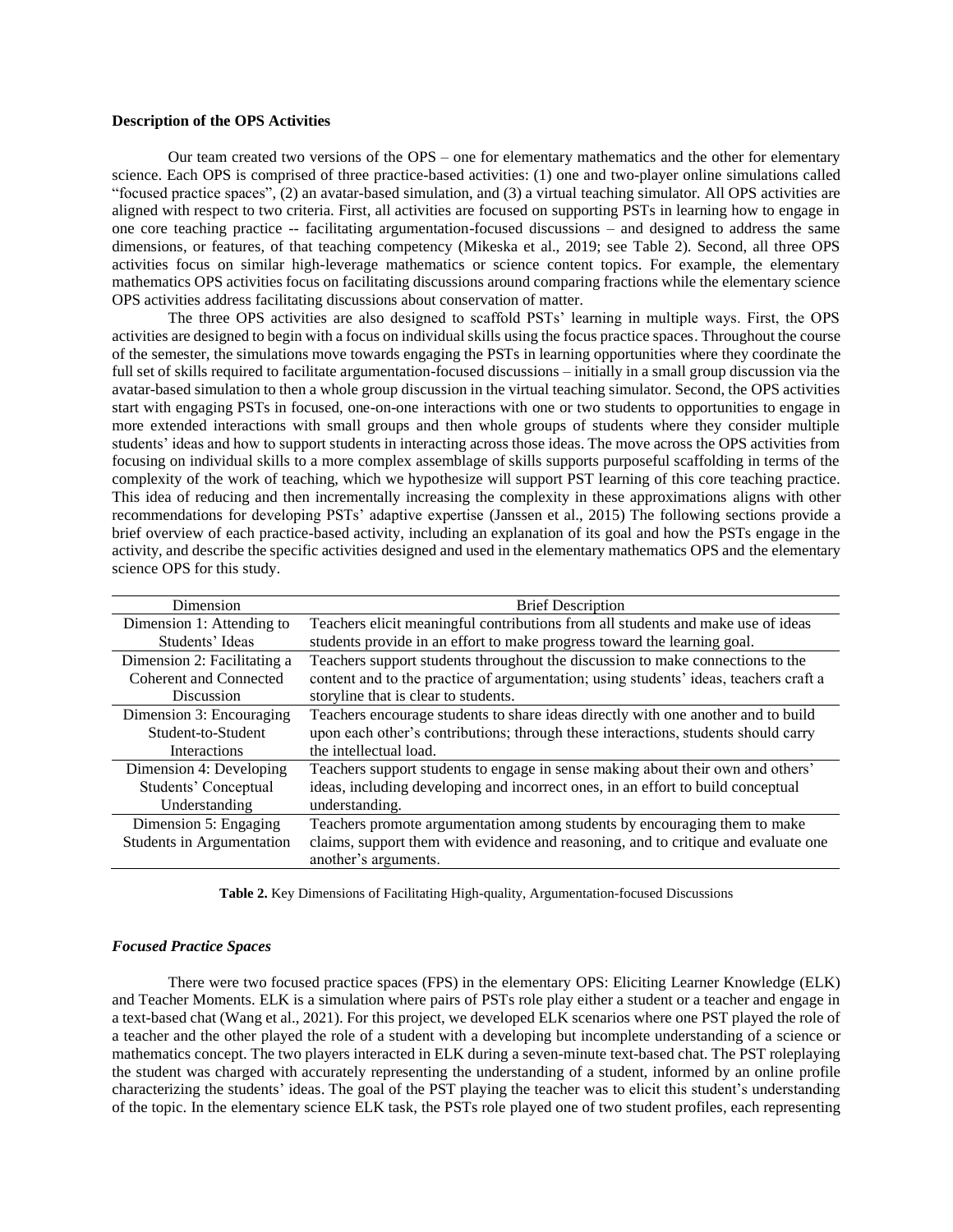a different student idea about whether and why the amount of matter is conserved in different situations (e.g., when a bottle of water is frozen). In the elementary mathematics ELK task, PSTs role played one of two student profiles; each profile used a different strategy to find fractions in between two given fractions. The PSTs completed several rounds of ELK in class.

Teacher Moments immerses PSTs in vignettes of classroom life and calls upon them to respond spontaneously by either typing or speaking a response (Thompson et al., 2019). For this study, the Teacher Moments simulation focused on looking at students' written work to prepare for an argumentation-based discussion. The storyline for Teacher Moments is that both students from ELK have been paired together for an argumentation-based discussion during class. The teacher notices that neither one of the students are speaking to the other. During Teacher Moments, the PST acts as the teacher and reviews the students' written work before class. The PST prepares prompts about how the students could compare and critique each other's work to help the students start the discussion the following day. In the mathematics Teacher Moments task, PSTs were given both student's solution to the "Fractions Between" problem and the students' comments on whether their partner's written work was a good problem-solving strategy. In the science Teacher Moments task, PSTs were given both students' observations and comments on whether matter was conserved in different situations. The PSTs completed the Teacher Moments simulation for homework and discussed it during class.

#### *Avatar-Based Simulation*

In the avatar-based simulation (ABS), PSTs practiced facilitating a small group discussion with five student avatars around a mathematics or science task through the Mursion® portal's virtual classroom (see Figure 1). The 20 minute discussions were video recorded so that each PST and their TE could review the performance, reflect on it, and learn from the experience. A single simulation specialist, or actor, acted as the five student avatars, following semi-structured scripts based on what the PSTs in the discussion said. In the elementary science ABS task, the PSTs facilitated a discussion where the student avatars were asked to construct a consensus argument on whether the amount of matter changed when water, lemon juice and sugar were mixed together to make lemonade. In the elementary mathematics ABS task, the PSTs facilitated a discussion about whether: (a) one strategy for finding fractions between 2/3 and 7/8 works, (b) this strategy would work for other pairs of fractions, and (c) they should keep this strategy in their toolbox for future use. The ABS written tasks included information about what the students completed in class prior to the discussion and written responses from the students and were provided to the PSTs one week in advance of their ABS session to use for planning.





#### *Virtual Teaching Simulator*

The virtual teaching simulator (VTS) was designed to provide PSTs with a space where they could practice their instruction in a virtual space that is meant to closely resemble an elementary classroom with 24 student avatars (see portion of classroom in Figure 2). Each PST selected a teacher avatar to represent them in the classroom and then entered the virtual space. Four actors each played two students (eight students in total at two tables); the other 16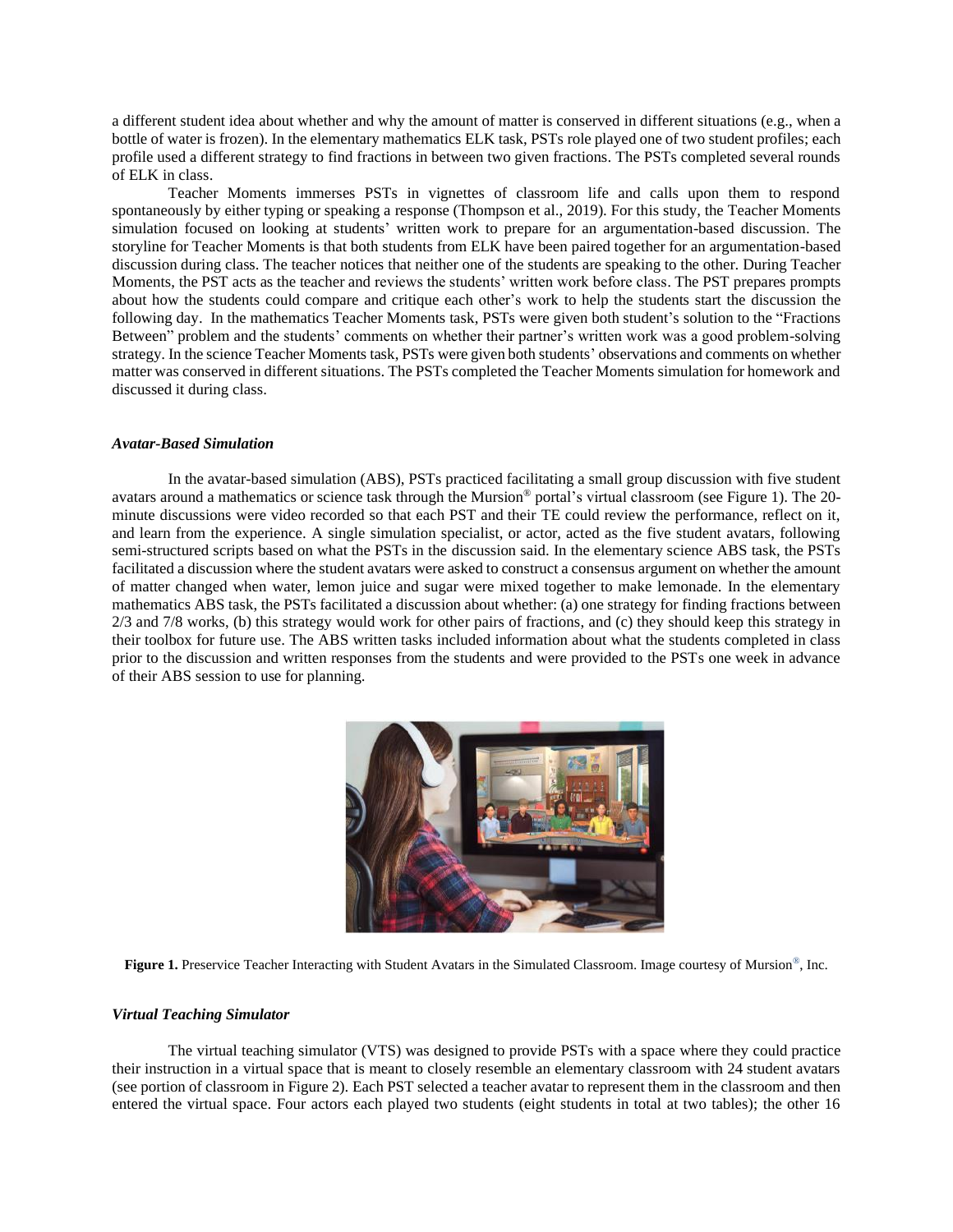students were not interactive. The PST's goal was to initiate small group discussions to monitor students' comments and ask probing questions. The PST would then decide how to select and sequence the students' comments to engage the 'whole class' (the two groups of four students each) in a consensus-making discussion. Actors were given profiles for each character they played. Each VTS discussion lasted approximately 30 minutes. In the elementary science VTS task, the PSTs facilitated a discussion with the goal of having the students 'construct an argument, using prior knowledge, evidence and reasoning, about whether the amount of matter changes' when ice cubes melt in a pitcher of fruit punch. In the elementary mathematics VTS task, the PSTs facilitated a discussion where they engaged students in discussion around the mathematical reasoning that they use to justify their arguments about the task of finding fractions. The PSTs received the written VTS task about a week prior to their session. The task included a general task description, a VTS classroom overview and technical instructions to get started, lesson information and materials (e.g., lab sheet), work samples for each student group, a summary of students' thinking, and some general guidance on facilitating argumentation-focused discussions.



**Figure 2.** Teacher Avatar and Student Avatars in the Virtual Teaching Simulator

#### **Data Sources and Collection**

Each TE integrated the OPS activities into their elementary mathematics or science methods course (two teacher educators per content area) during the Spring 2021 semester. For each OPS activity, the TEs helped the PSTs prepare for their engagement in the activity and facilitated a debrief/reflection after the PSTs engaged in the practicebased activity. This three-part micro cycle—preparation, engagement in the OPS activity, and debrief/reflection occurred for each OPS activity. Following each micro cycle, each TE responded to an online survey reporting on their perceptions about the preparation for, engagement in, and debrief/reflection on the specific OPS activity. They also provided written responses about their understanding of discussion and argumentation, their perceptions on what PSTs learned from engaging in the OPS activities, and whether and why they would or would not recommend using the OPS activities in teacher education courses. We focus our analysis of TEs' responses to three survey questions. One question asked about what they thought the "big takeaways" were that their PSTs learned from engaging in that OPS activity. The second question asked about whether they would recommend using the OPS activity in a future course and to explain their recommendation. The third question asked them to describe any impediments they saw with incorporating the OPS activity into a future course.

### **Data Analysis**

This study used qualitative research methodology (Boyatzis, 1998) to interpret and make sense of the TEs' open-ended responses to the survey questions about their perceptions of what the PSTs learned from participating in these OPS activities and the usefulness of and impediments to incorporating the OPS activities within teacher education courses. Our team used thematic analysis (Braun & Clark, 2006) to identify patterns or trends in the TEs' perceptions of PST learning, usefulness, and impediments. The thematic analysis involved reading and rereading across the TEs' survey responses, identifying and recording the key ideas within their responses for each OPS activity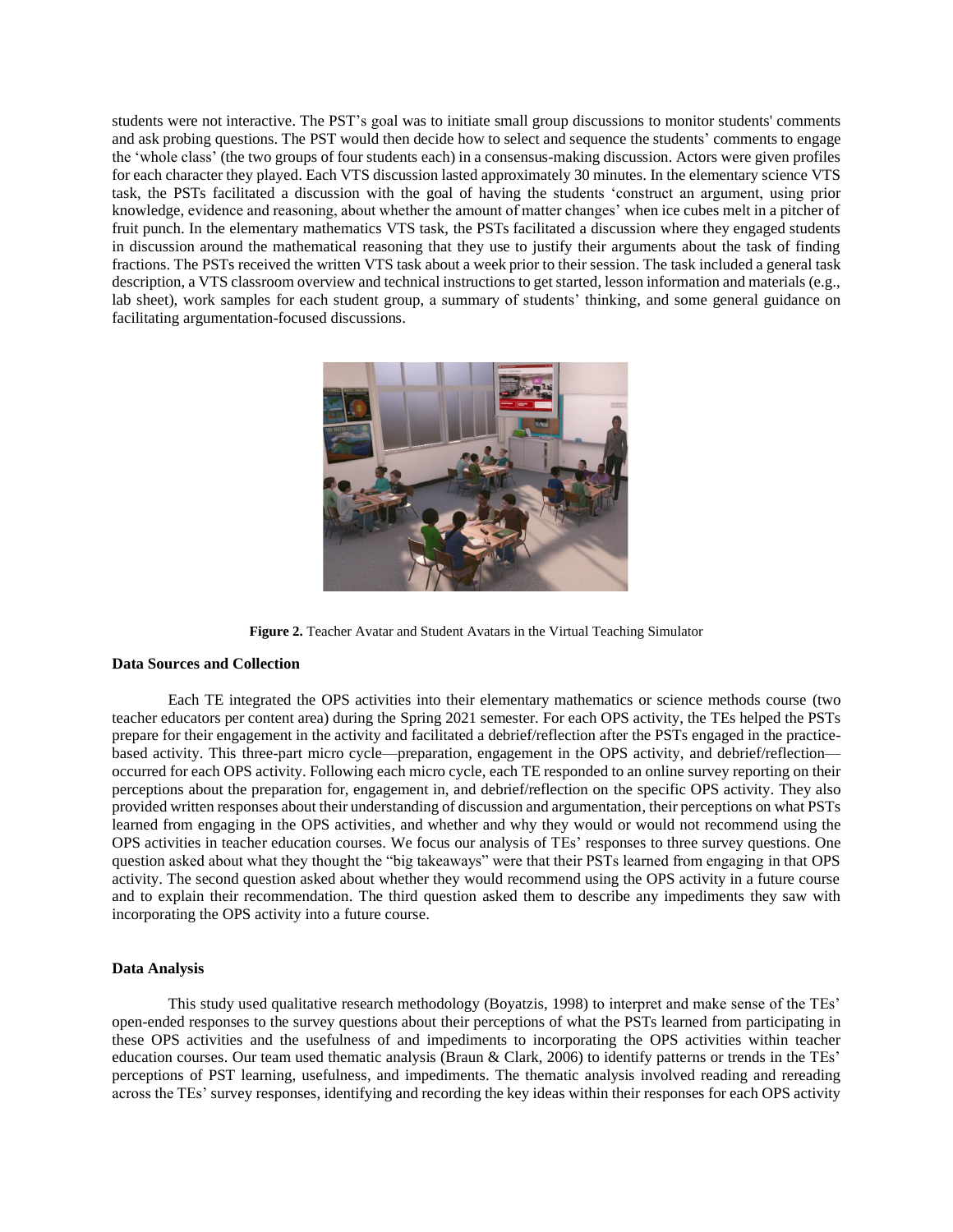by TE, comparing and contrasting across TEs and OPS activities, and then generating themes across their responses to indicate their overall perceptions within these different components.

# **Results RQ1: Perceptions of PST Learning**

Two key themes emerged in terms of TEs' perceptions of what the PSTs learned from participating in these OPS activities. The first related to learning about specific instructional moves and the second related to developing a clearer understanding of what preparing to lead a discussion demands of a teacher. First, all TEs expressed how the OPS activities supported the PSTs in learning about and improving their ability to attend to specific instructional features critical to facilitating high-quality, argumentation-focused discussions. Specific instructional moves PSTs learned about included having students construct reasoned arguments, prompting students to engage in direct peer interaction and critique each other's ideas, attending to and making connections between students' ideas, asking higher order questions, letting students lead the discussion, and asking students to justify their thinking through the use of evidence.

During the FPS micro cycle, three TEs engaged their PSTs in analyzing the transcripts from their engagement in the two-player ELK simulation and in writing reflections based on their analysis of the teaching moves they used. TE04 mentioned that through the FPS micro cycle her PSTs learned the "importance of valuing student ideas and eliciting them without providing evaluative comments or funneling them to a correct answer" and were "developing their understanding of the importance of student-to-student talk and argumentation in a discussion." Similarly, after the FPS micro cycle, TE01 explained that her PSTs were able to successfully "…differentiate between open- and closed-ended questions….begin to practice how to elicit claims and evidence-based reasoning from students…begin to generate talk moves to encourage students to share ideas with one another and critique each other's ideas."

Similar ideas were shared by the TEs following the other two micro cycles. For example, TE02 noted how the ABS micro cycle helped her PSTs in learning how to "to attend to students' ideas, make connections, and encourage students to critique ideas." TE01 shared that the small group ABS discussion helped build her PSTs' knowledge on "how to structure a discussion with a launch, organized discussion, and conclusion." Likewise, after the VTS micro cycle, these TEs explained how that OPS activity helped the PSTs learn how to "encourage student to student talk and bridge between the connections they were making to past investigations and the Fruit Punch investigation" (TE02), "transition from small-group monitoring/discussions to a discussion with the whole class" (TE01), and "recognize they needed to ask students for evidence of their thinking" (TE03).

The second theme focused on the TEs' takeaway related to the PSTs' preparation. Most PSTs in this study had limited prior opportunities to observe, much less try out, facilitation of argumentation-focused discussions in these content areas. The TEs noted how engaging in the OPS activities supported the PSTs in understanding the importance of adequately preparing for facilitating these kinds of discussions. For example, after the ABS micro cycle, TE03 explained that her "PSTs learned that preparation for teaching involves not only planning questions but anticipating students' responses" and "learned the importance of involving all students in contributing to class discussions by attending to students' ideas." Similarly, following the VTS micro cycle, the same TE shared that: "The PSTs' reflections indicate that preparing in advance is very important" as was "letting students lead the discussion, asking higher order questions, and attending to students' ideas." While proceedings paper length limitations preclude reporting on the findings from the PSTs' perceptions about the use of the OPS, many PSTs also noted that the OPS helped them develop an understanding of the importance of and strategies to adequately prepare to facilitate these kinds of discussions.

### **RQ2: Usefulness of and Impediments to Integrating the OPS in Teacher Education Courses**

The four TEs expressed strong support for integrating these OPS activities into elementary mathematics and science methods courses. For all three OPS activities, all four TEs selected "yes" to the question about whether they would recommend including each activity into a future section of their methods course. Findings indicated three main themes regarding their positive recommendations for future use of such practice-based activities within teacher education settings. First, all TEs consistently noted that these OPS activities provided opportunities for the PSTs to practice specific teaching or discussions skills. For example, TE01 expressed that the FPS micro cycle created "opportunities for targeted practice in eliciting student knowledge and in preparing to facilitate argumentation discussions between students." Similarly, TE02 explained that her "PSTs definitely need to practice leading coherent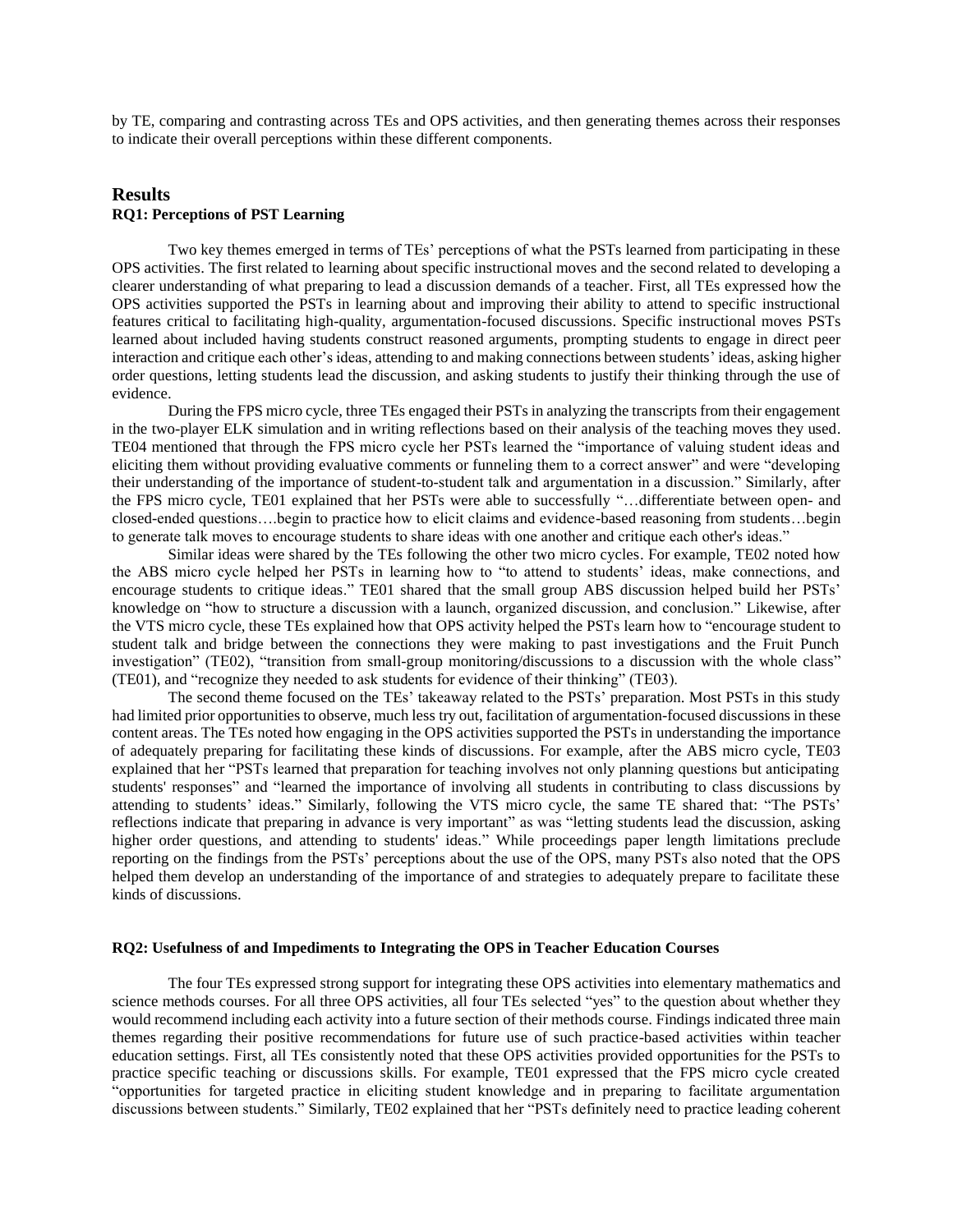and connected discussions. This is something they frequently struggle with and fall right back into the IRE [initiate, respond, and evaluate] pattern of discussions." Second, these TEs explained how integrating the OPS activities into such courses provided opportunities for substantive reflection on instruction. For example, after the VTS micro cycle, TE03 explained that "…there is a recording and a transcript which allows for reflection" while TE04 noted that the PSTs "were able to get the feel of what it's like to lead a discussion and reflect on it." Third, the TEs explained that these OPS activities provided a low-risk environment where the PSTs could practice their newly emerging teaching skills without any risk of harm to real students. One example of this theme was shared by TE01 following the ABS micro cycle: "This is one tool that offers unique experiences for PSTs - the ability to focus on the argumentation discussion w/o [without] distractions and w/o [without] fear of 'harming' the learning process for real students." TE02 shared a similar sentiment following the VTS micro cycle, reflecting the first and third themes: "I think it's always a great learning experience to try out new pedagogical moves in a low stakes environment before working with real children."

In terms of key impediments to the future use of the OPS activities within teacher education courses, three main themes emerged. First, all TEs noted that the time required for preparation and implementation of the OPS activities was substantial, especially due to the challenge of figuring out how to integrate such activities into an already full course agenda and syllabus and figuring out how to schedule each PST for their OPS enactment sessions. As TE04 noted, "you really need to devote a large portion of your class to it." Second, the cost associated with using these technology-rich activities, which was covered by the grant but would not be for future use, was perceived as an impediment to future use, especially for the two OPS activities that involved a simulated classroom with trained actors playing the role of the students. Both the ABS and VTS activities require the use of at least one human-in-the-loop to play the role of the student avatars; in addition, the ABS technology requires a license to use and access the simulated classroom technology. For example, TE03 noted that regarding the current form of VTS the "cost of hiring actors for all of the PSTs enrolled in methods courses would be challenging." TE01's comment after the VTS micro cycle captured the first two themes succinctly: "Time and money. Time to prepare for, enact, and deliver the experience, and money/resources to support all the folks who are involved in making it possible." Finally, the TEs noted the importance of ensuring that these online systems are easy to use and how technical challenges, some of which they experienced, would be impediments to future use. For example, while appreciative of the technical support our research team provided, TE01 also noted that one impediment would be "… technical challenges. It was very helpful to have [OPS staff member] present during ELK, but what if she weren't available..."

# **Discussion and Implications**

While we report here only on pilot findings, this study provides early proof of concept of the perceived value of using a scaffolded set of practice-based activities oriented around a common teaching practice, an approach that has not, to our knowledge, been implemented previously. Despite the early, exploratory nature of the work, all participating TEs reported clear value from using the OPS and were able to articulate clear, specific, and meaningful learning that they perceived their PSTs derived from participation.

Collectively, findings point to the productive possibilities for the use of the OPS within teacher education settings. Based on the TEs' perspectives, integrating the OPS into their elementary mathematics or science methods course afforded many benefits. The most notable ones included helping PSTs develop their knowledge and ability of specific strategies they could use to engage students productively in argumentation-focused discussions and in developing PSTs' awareness and understanding about the importance of preparing adequately to facilitate such discussions. Successful implementation of the OPS also suggests that, in bringing together different technological approaches, we were able to create a meaningful and cohesive whole that supports PST learning in ways that may go beyond what each of the component activities alone could have provided.

Results from this study also suggest that TEs would welcome the innovative use of these OPS activities in order to provide low-risk practice spaces for PSTs to try out and refine complex instructional practices. Findings also suggest the importance of addressing some of the key impediments that may serve as possible deterrents to access and productive use of such tools for future use by other TEs, such as access to the online simulations and the cost for facilitating interactions in some of the online simulations. Future work in this space suggests the importance of ensuring that TEs have adequate time to prepare for integrating these practice-based activities into teacher education courses and are supported in accessing and using these tools with minimal technical challenges. It would also be important to conduct similar research with a wider variety of TEs, as the current elementary pilot study was limited to a small sample size.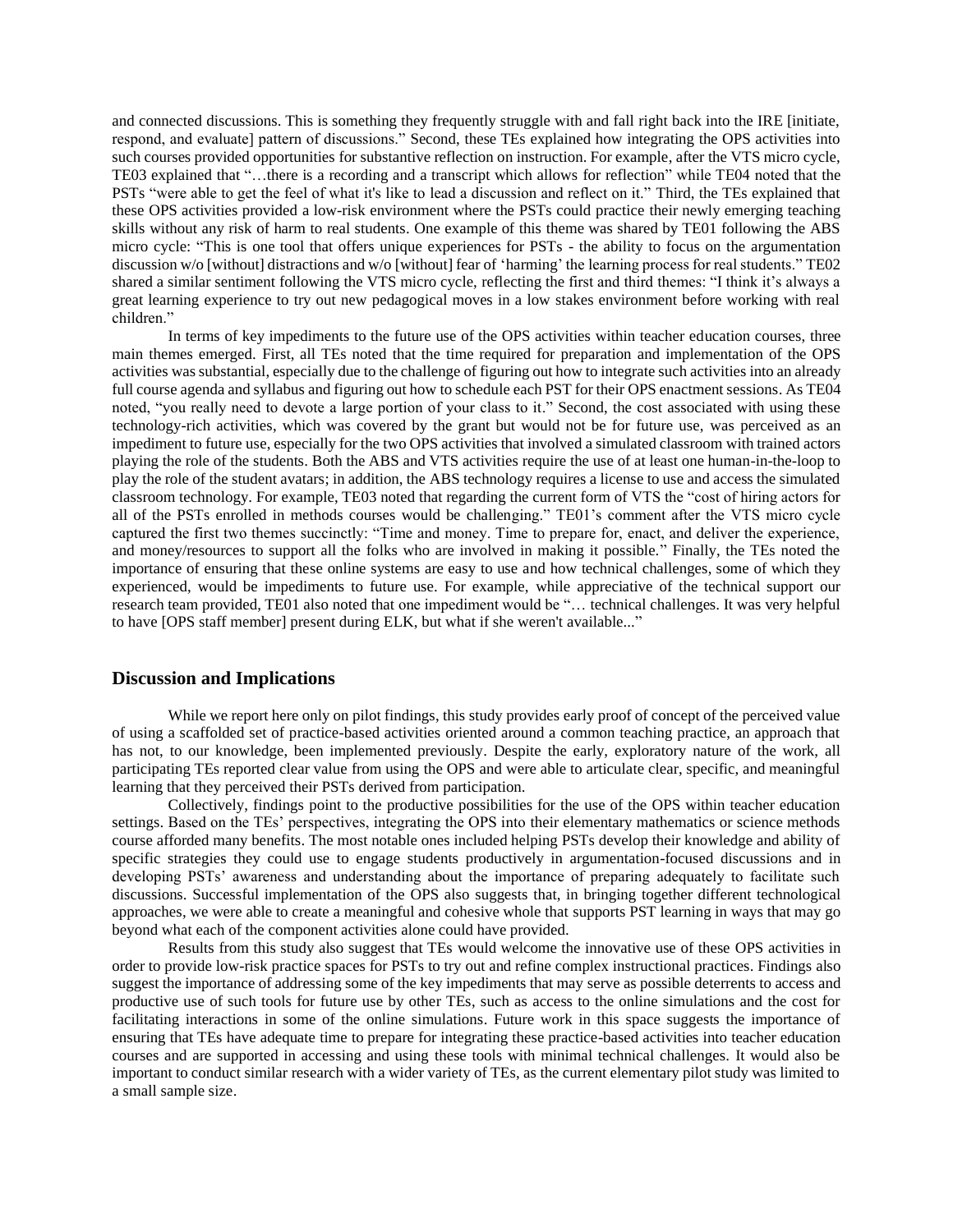# **References**

Anthony, G., Hunter, J., & Hunter, R. (2015). Supporting prospective teachers to notice students' mathematical thinking through rehearsal activities. *Mathematics Teacher Education & Development, 17*(2), 7-24.

Ball, D. L., & Forzani, F. M. (2009). The work of teaching and the challenge for teacher education. *Journal of Teacher Education, 60*(5), 497-511.

Benedict-Chambers, A., Fick, S. J., & Arias, A. M. (2020). Preservice teachers' noticing of instances for revision during rehearsals: A comparison across three university contexts. *Journal of Science Teacher Education, 31*(4), 435-459.

Billingsley, G., Smith, S., Smith, S., & Meritt, J. (2019). A systematic literature review of using immersive virtual reality technology in teacher education. *Journal of Interactive Learning Research, 30*(1), 65-90.

Boyatzis, R. E. (1998). *Transforming qualitative information: Thematic analysis and code development*. Sage.

Braun, V., Clarke, V. (2006). Using thematic analysis in psychology. *Qualitative Research in Psychology, 3*(2), 77–101.

Chin, C., & Osborne, J. (2010). Students' questions and discursive interaction: Their impact on argumentation during collaborative group discussions in science. *Journal of research in Science Teaching*, *47*(7), 883-908.

Colley, C., & Windschitl, M. (2016). Rigor in elementary science students' discourse: The role of responsiveness and supportive conditions for talk. *Science Education, 100*(6), 1009-1038.

Davis, E. A., Kloser, M., Wells, A., Windschitl, M., Carlson, J., & Marino, J.-C. (2017). Teaching the practice of leading sensemaking discussions in science: Science teacher educators using rehearsals. *Journal of Science Teacher Education, 28*(3), 275- 293.

DeGraff, T. L., Schmidt, C. M., & Waddell, J. H. (2015). Field-based teacher education in literacy: Preparing teachers in real classroom contexts. *Teaching Education*, *26*(4), 366-382.

Dieker, L. A., Straub, C. L., Hughes, C. E., Hynes, M. C., & Hardin, S. (2014). Learning from virtual students. *Educational Leadership*, *71*(8), 54-58.

Forzani, F. M. (2014). Understanding "core practices" and "practice-based" teacher education: Learning from the past. *Journal of Teacher Education*, *65*(4), 357-368.

Francis, A. T., Olson, M., Weinberg, P. J., & Sterns-Pfeiffer, A. (2018). Not just for novices: The programmatic impact of practice-based teacher education. *Action in Teacher Education, 40*(2), 119-132.

Ghousseini, H. (2017). Rehearsals of teaching and opportunities to learn mathematical knowledge for teaching. *Cognition and Instruction, 35*(3), 188–211.

Grossman, P. L. (2018). *Teaching core practices in teacher education*. Harvard Education Press.

Grossman, P., Compton, C., Igra, D., Ronfeldt, M., Shahan, E., & Williamson, P. W. (2009). Teaching practice: A crossprofessional perspective. *Teachers college record*, *111*(9), 2055-2100.

Grossman, P., Hammerness, K., & McDonald, M. (2009). Redefining teaching, re-imagining teacher education. *Teachers and Teaching: Theory and Practice, 15*(2), 273-289.

Howell, H. & Mikeska, J. N. (2021). Approximations of practice as a framework for understanding the role of authenticity in simulations of teaching. *Journal of Research on Technology in Education, 53*(1), 8-20.

Janssen, F., Grossman, P., & Westbroek, H. (2015). Facilitating decomposition and recomposition in practice-based teacher education: The power of modularity. *Teaching and Teacher Education*, *51*, 137-146.

Kavanagh, S. S., Metz, M., Hauser, M., Fogo, B., Taylor, M. W., & Carlson, J. (2020). Practicing responsiveness: Using approximations of teaching to develop teachers' responsiveness to students' ideas. *Journal of Teacher Education*, *71*(1), 94-107.